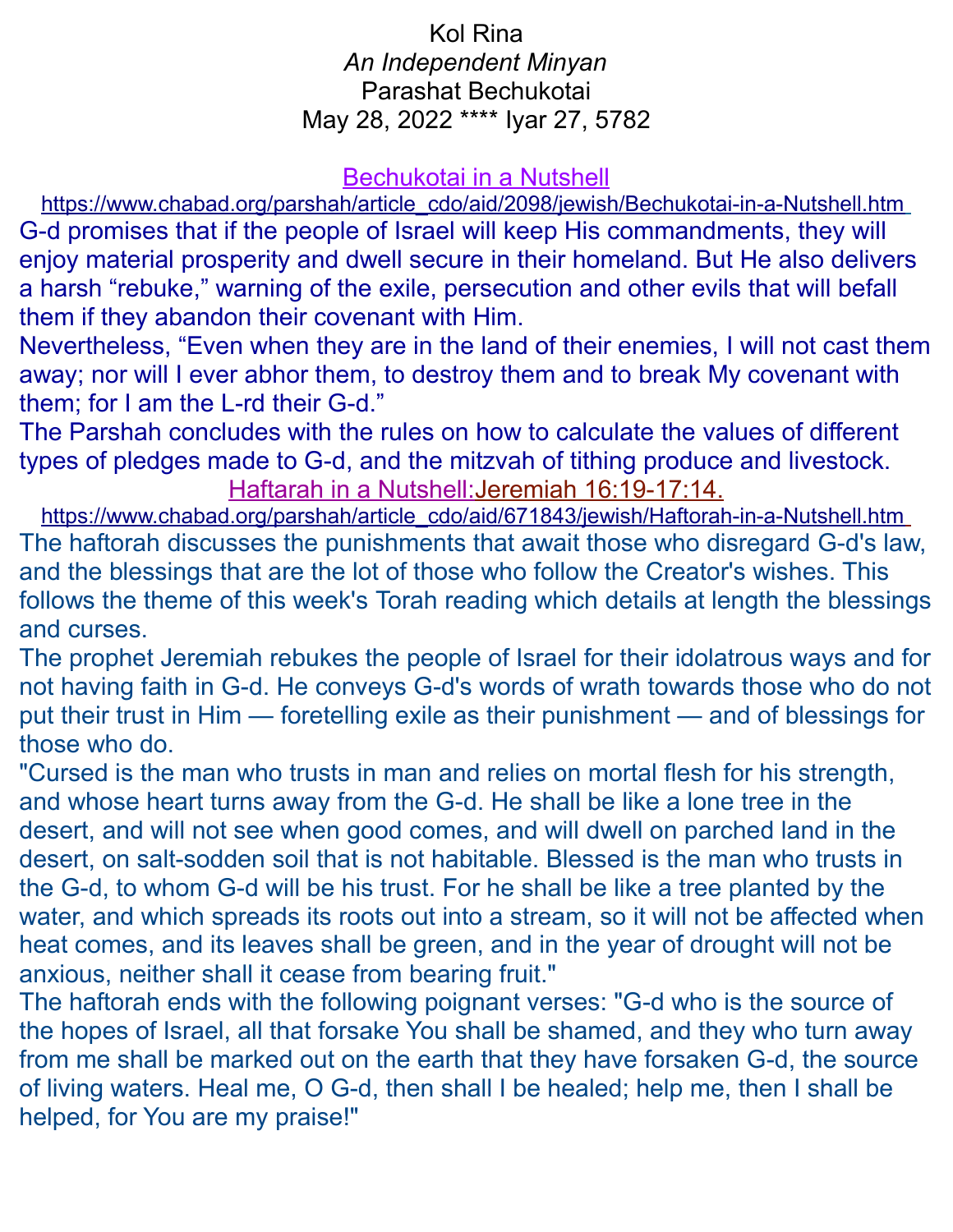### FOOD FOR THOUGHT

#### The Politics of Responsibility by The Rabbi Sacks z"l Legacy Trust <https://www.rabbisacks.org/covenant-conversation/bechukotai/the-politics-of-responsibility/>

The twenty-sixth chapter of the book of Vayikra sets out, with stunning clarity, the terms of Jewish life under the covenant. On the one hand, there is an idyllic picture of the blessing of Divine favour: If Israel follows God's decrees and keeps His commands, there will be rain, the earth will yield its fruit, there will be peace, the people will flourish, they will have children, and the Divine presence will be in their midst. God will make them free.

"I broke the bars of your yoke and enabled you to walk with heads held high.["Lev. 26:13](https://www.sefaria.org/Leviticus.26.13?lang=he-en&utm_source=rabbisacks.org&utm_medium=sefaria_linker)

The other side of the equation, though, is terrifying: the curses that will befall the nation should the Israelites fail to honour their mission as a holy nation:

"But if you do not listen to Me and do not carry out all these commands… I will appoint over you sudden terror, wasting diseases, and fever, which will make your eyes fail and your spirit languish. In vain shall you sow your seed, for your enemies will eat its yield… And if, in spite of all this, you will still not listen to Me, I shall punish you seven times over for your sins… I will make your sky like iron, your land like bronze… I will turn your cities into ruins… I will lay waste the land… As for the survivors, I will bring such insecurity into their hearts in their enemies' lands that the sound of a windblown leaf will make them run as if they fled the sword; and they will fall, though no one is chasing them.

### [Lev. 26:14-36](https://www.sefaria.org/Leviticus.26.14-36?lang=he-en&utm_source=rabbisacks.org&utm_medium=sefaria_linker)

Read in its entirety, this passage is more like Holocaust literature than anything else. The repeated phrases – "If after all this. . . If despite this. . . If despite everything" – come like hammer-blows of fate. It is a passage shattering in its impact, all the more so since so much of it came true at various times in Jewish history. Yet the curses end with the most profound promise of ultimate consolation. Despite everything God will not break His covenant with the Jewish people. Collectively they will be eternal. They may suffer, but they will never be destroyed. They will undergo exile but eventually they will return.

Stated with the utmost drama, this is the logic of covenant. Unlike other conceptions of history or politics, covenant sees nothing inevitable or even natural about the fate of a people. Israel will not follow the usual laws of the rise and fall of civilisations. The Jewish people were not to see their national existence in terms of cosmology, written into the structure of the universe, immutable and fixed for all time, as did the ancient Mesopotamians and Egyptians. Nor were they to see their history as cyclical, a matter of growth and decline. Instead, it would be utterly dependent on moral considerations. If Israel stayed true to its mission, it would flourish. If it drifted from its vocation, it would suffer defeat after defeat.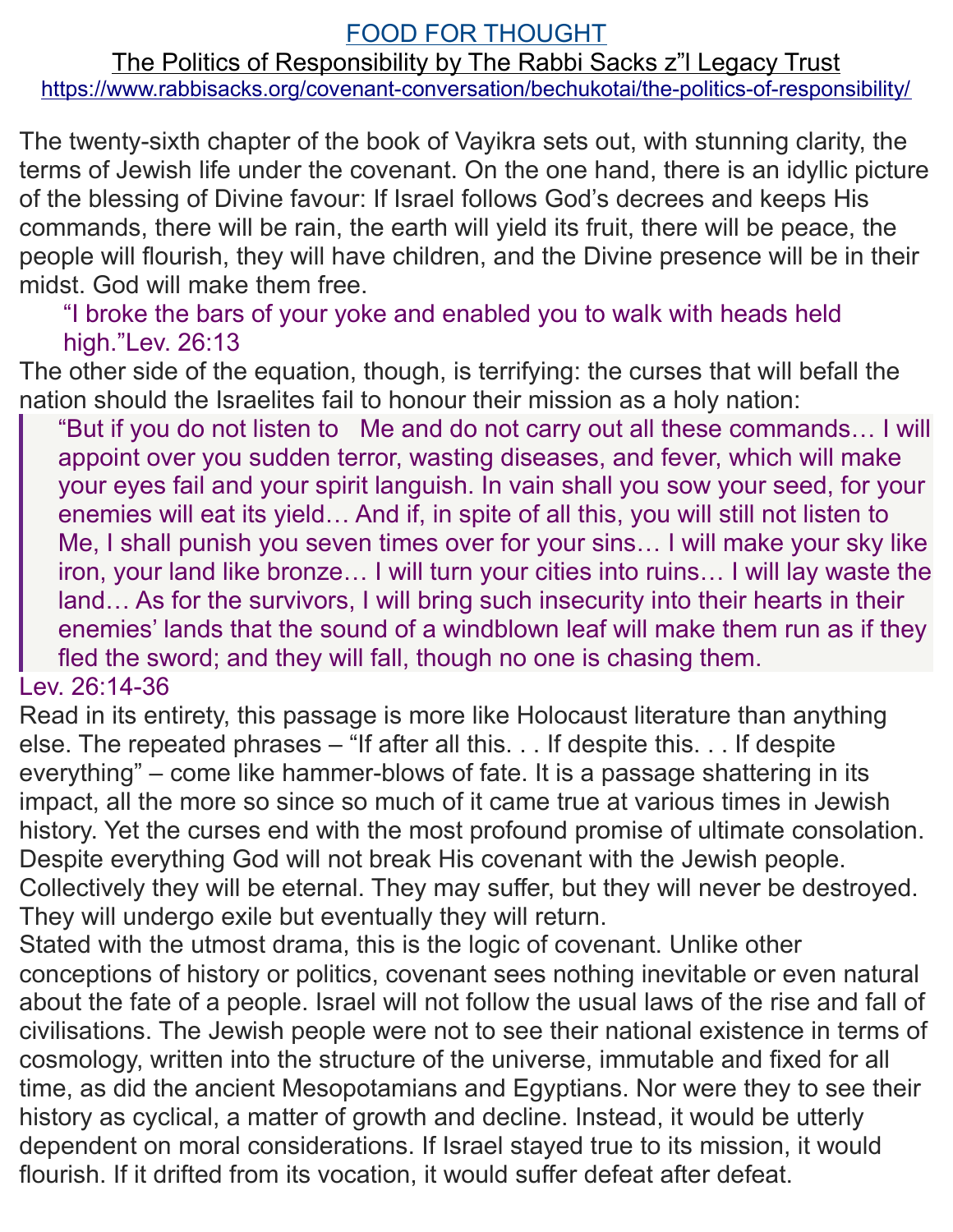Only one other nation in history has consistently seen its fate in similar terms, namely the United States. The influence of the Hebrew Bible on American history – carried by the Pilgrim Fathers and reiterated in presidential rhetoric ever since – was decisive. Here is how one writer described the faith of Abraham Lincoln:

We are a nation formed by a covenant, by dedication to a set of principles and by an exchange of promises to uphold and advance certain commitments among ourselves and throughout the world. Those principles and commitments are the core of American identity, the soul of the body politic. They make the American nation unique, and uniquely valuable, among and to the other nations. But the other side of the conception contains a warning very like the warnings spoken by the prophets to Israel: if we fail in our promises to each other, and lose the principles of the covenant, then we lose everything, for they are we[.\[1\]](https://www.rabbisacks.org/covenant-conversation/bechukotai/the-politics-of-responsibility/#_ftn1)

Covenantal politics is moral politics, driving an elemental connection between the fate of a nation and its vocation. This is statehood as a matter not of power but of ethical responsibility.

One might have thought that this kind of politics robbed a nation of its freedom. Spinoza argued just this. "This, then, was the object of the ceremonial law," he wrote, "that men should do nothing of their own free will, but should always act under external authority, and should continually confess by their actions and thoughts that they were not their own masters.["\[2\]](https://www.rabbisacks.org/covenant-conversation/bechukotai/the-politics-of-responsibility/#_ftn2) However, in this respect, Spinoza was wrong. Covenant theology is emphatically a politics of liberty. What is happening in [Vayikra 26](https://www.sefaria.org/Leviticus.26?lang=he-en&utm_source=rabbisacks.org&utm_medium=sefaria_linker) is an application to a nation as a whole of the proposition God spelled out to individuals at the beginning of human history:

The Lord said to Cain, "Why are you angry? Why is your face downcast? If you act well, will you not be uplifted? If you fail to act well, sin is crouching at the door; it longs to have you, but you must master it."

### [Gen. 4:6-7](https://www.sefaria.org/Genesis.4.6-7?lang=he-en&utm_source=rabbisacks.org&utm_medium=sefaria_linker)

The choice – God is saying – is in your hands. You are free to do what you choose. But actions have consequences. You cannot overeat and take no exercise, and at the same time stay healthy. You cannot act selfishly and win the respect of other people. You cannot allow injustices to prevail and sustain a cohesive society. You cannot let rulers use power for their own ends without destroying the basis of a free and gracious social order. There is nothing mystical about these ideas. They are eminently intelligible. But they are also, and inescapably, moral.

I brought you from slavery to freedom – says God – and I empower you to be free. But I cannot and will not abandon you. I will not intervene in your choices, but I will instruct you on what choices you ought to make. I will teach you the constitution of liberty.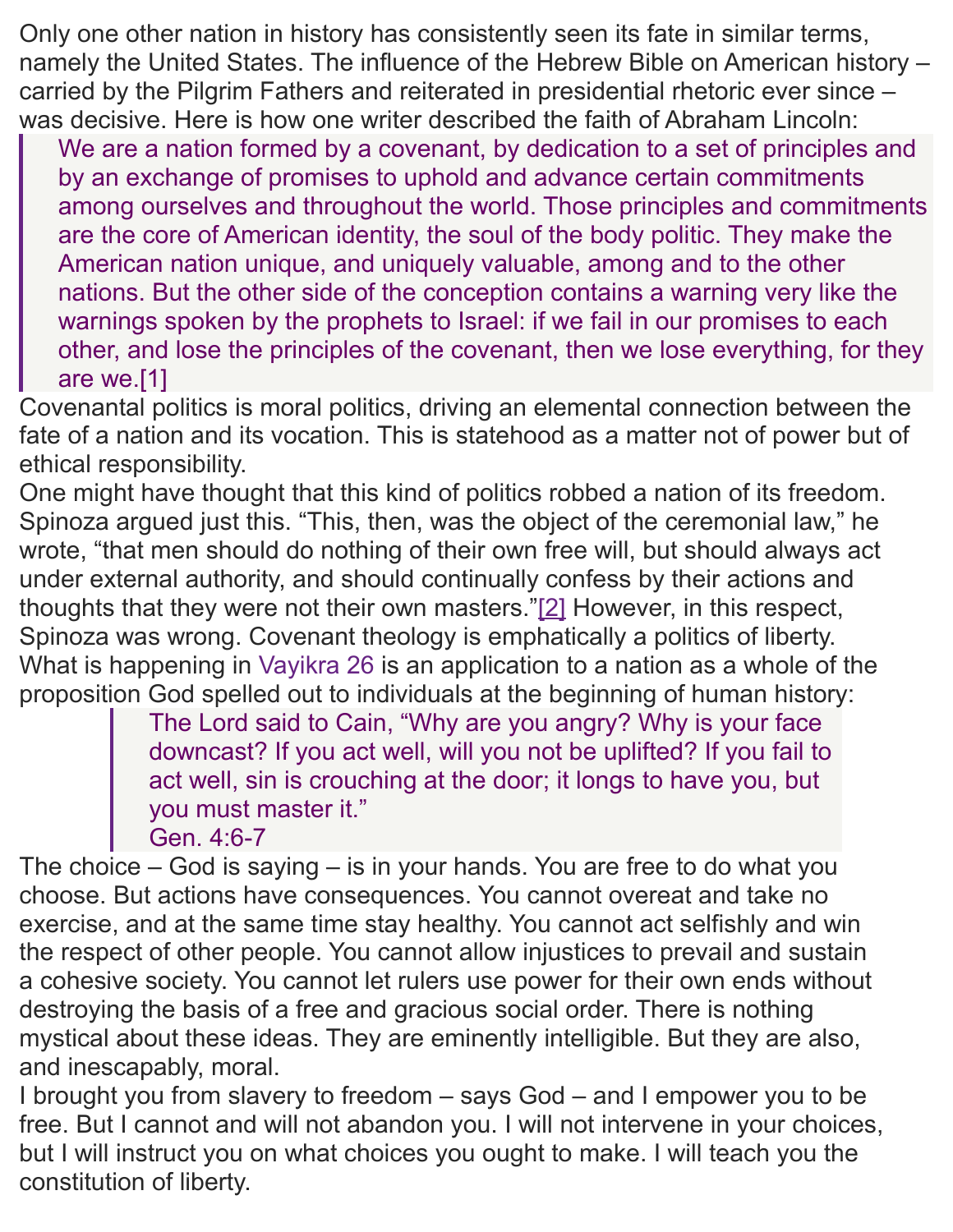The first and most important principle is this: A nation cannot worship itself and survive. Sooner or later, power will corrupt those who wield it. If fortune favours it and it grows rich, it will become self-indulgent and eventually decadent. Its citizens will no longer have the courage to fight for their liberty, and it will fall to another, more Spartan power.

If there are gross inequalities, the people will lack a sense of the common good. If government is high-handed and non-accountable, it will fail to command the loyalty of the people. None of this takes away your freedom. It is simply the landscape within which freedom is to be exercised. You may choose this way or that, but not all paths lead to the same destination. To stay free, a nation must worship something greater than itself, nothing less than God, together with the belief that all human beings are created in His image. Self-worship on a national scale leads to totalitarianism and the extinction of liberty. It took the loss of more than 100 million lives in the twentieth century to remind us of this truth.

In the face of suffering and loss, there are two fundamentally different questions an individual or nation can ask, and they lead to quite different outcomes. The first is, "What did I, or we, do wrong?" The second is, "Who did this to us?" It is not an exaggeration to say that this is the fundamental choice governing the destinies of people.

The latter leads inescapably to what is today known as the victim culture. It locates the source of evil outside oneself. Someone else is to blame. It is not I or we who are at fault, but some external cause. The attraction of this logic can be overpowering. It generates sympathy. It calls for, and often evokes, compassion. It is, however, deeply destructive. It leads people to see themselves as objects, not subjects. They are done to, not doers; passive, not active. The results are anger, resentment, rage and a burning sense of injustice. None of these, however, ever leads to freedom, since by its very logic this mindset abdicates responsibility for the current circumstances in which one finds oneself. Blaming others is the suicide of liberty. Blaming oneself, by contrast, is difficult. It means living with constant selfcriticism. It is not a route to peace of mind. Yet it is profoundly empowering. It implies that, precisely because we accept responsibility for the bad things that have happened, we also have the ability to chart a different course in the future. Within the terms set by covenant, the outcome depends on us. That is the logical geography of hope, and it rests on the choice Moses was later to define in these words:

I call Heaven and Earth as witnesses against you today: I have set before you life and death, the blessing and the curse. Choose life – so that you and your children may live. [Deut. 30:19](https://www.sefaria.org/Deuteronomy.30.19?lang=he-en&utm_source=rabbisacks.org&utm_medium=sefaria_linker)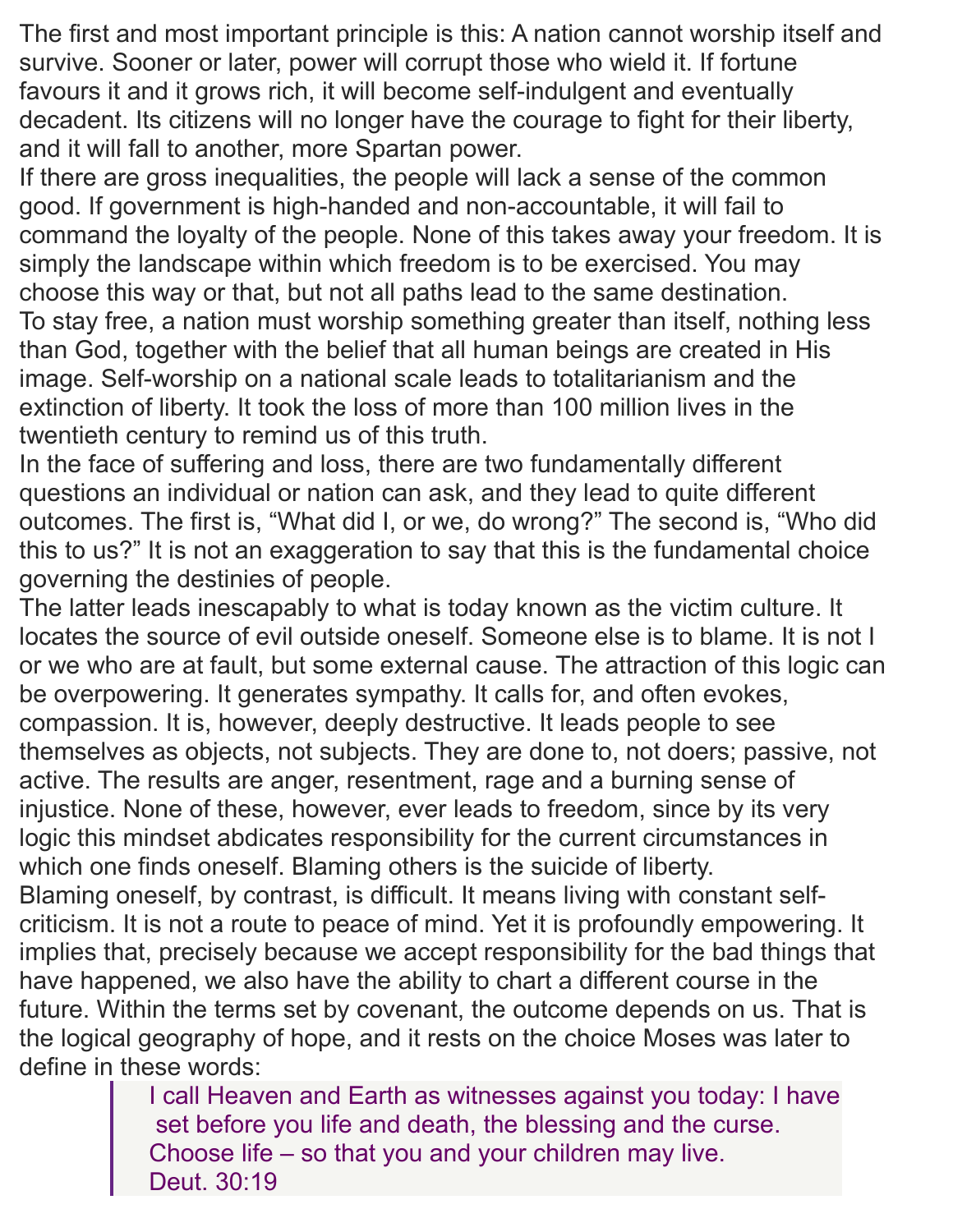One of the most profound contribution Torah made to the civilisation of the West is this: that the destiny of nations lies not in the externalities of wealth or power, fate or circumstance, but in moral responsibility: the responsibility for creating and sustaining a society that honours the image of God within each of its citizens, rich and poor, powerful or powerless alike.

The politics of responsibility is not easy. The curses of [Vayikra 26](https://www.sefaria.org/Leviticus.26?lang=he-en&utm_source=rabbisacks.org&utm_medium=sefaria_linker) are the very reverse of comforting. Yet the profound consolations with which they end are not accidental, nor are they wishful thinking. They are testimony to the power of the human spirit when summoned to the highest vocation. A nation that sees itself as responsible for the evils that befall it, is also a nation that has an inextinguishable power of recovery and return.

[\[1\]](https://www.rabbisacks.org/covenant-conversation/bechukotai/the-politics-of-responsibility/#_ftnref1) John Schaar, Legitimacy and the Modern State, p. 291. [\[2\]](https://www.rabbisacks.org/covenant-conversation/bechukotai/the-politics-of-responsibility/#_ftnref2) Benedict deSpinoza , Theologico-Political Treatise, 2004, ch. 5, p. 76.

### Parshat Bechukotai: The Blessing of Rain by Rabbi Yonatan Neril

<https://www.growtorah.org/vayikra/2022/05/25-parshat-bechukotai-the-blessing-of-rain>

Tefillah for rain is a key part of the spiritual life of a Jew. For almost half of the year, our daily prayers include praise of Hashem as the One "Who makes the wind blow and the rain descend" and a request that Hashem will "give dew and rain for a blessing."[1] A special blessing for rain appears in the liturgy on Shemini Atzeret, at the beginning of Israel's rainy season. We pray that Hashem brings beneficial rain, which falls at the right time, to nourish our crops and fill our reservoirs. As the Talmud says, "The day when rain falls is as great as the day on which heaven and earth were created."[2] The Torah teaches that our actions impact the rain as well. At the beginning of this week's parsha, Parshat Bechukotai, we read that rainfall is a function of our doing Hashem's will. If we keep the Torah, Hashem says, "I will give your rains in their time, the land will yield its produce, and the tree of the field will give forth its fruit… you will eat your food to satiety, and you will live in security in your land, and I will grant peace in the land."[3] This promise of abundant rains and prosperity is followed by a warning that, should Israel ignore the Torah, Hashem will "make your skies like iron," the Midrash defining this as ceasing all rains and bringing drought. [4] Conversely, the fact that we specifically ask that the rain be "for a blessing," acknowledges that too much rain is just as dangerous as not having enough. In a number of instances in the Tanach, Hashem sent rain that was a curse, not a blessing. The Flood came to punish the generation for transgressing Hashem's will. Rashi explains that the rains of blessing only became a destructive flood when the people refused to do teshuva.[5] In the time of Shmuel Hanavi, Hashem brought thunder and rain to chastise the people.[6]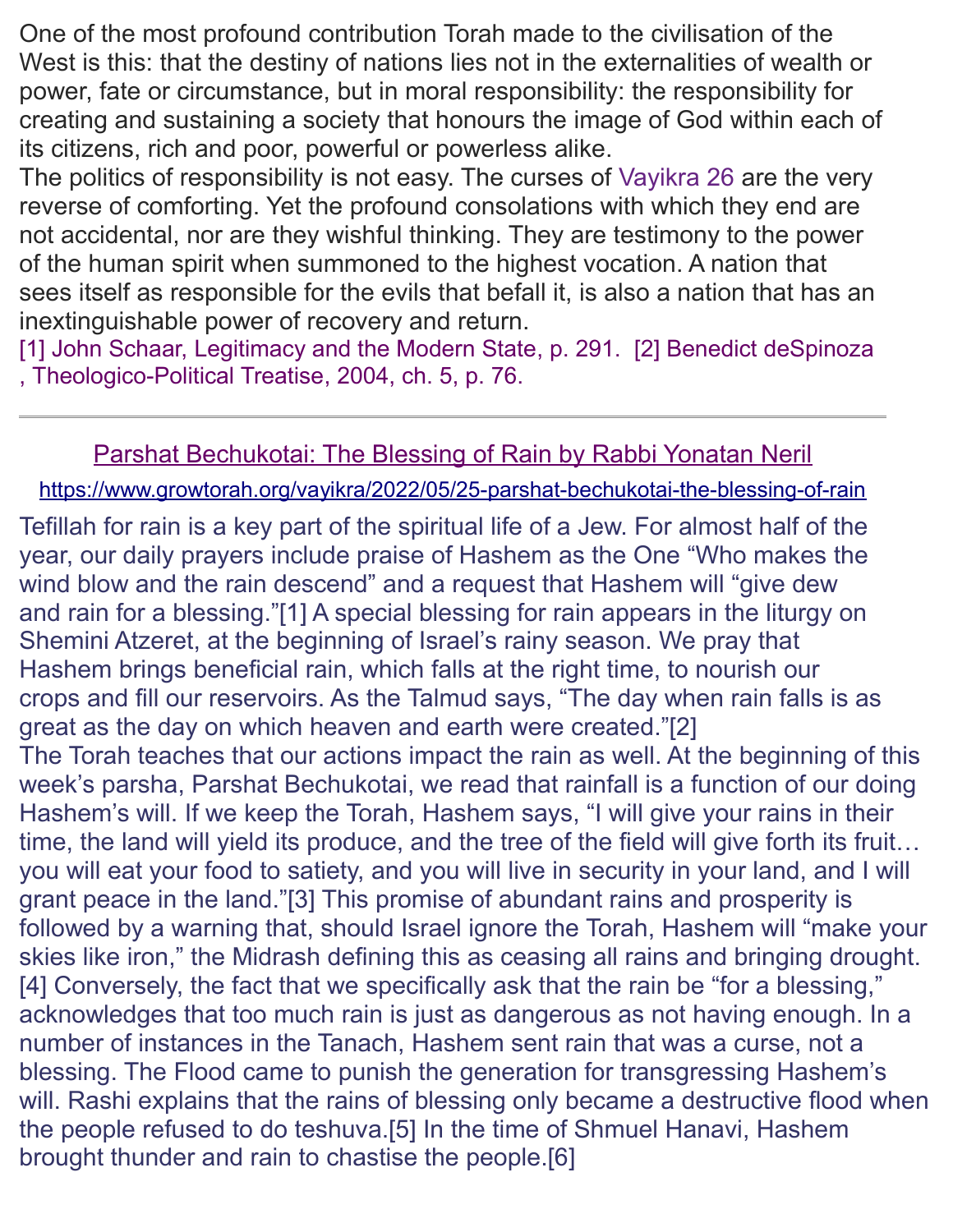For centuries, it was a core principle of Jewish faith that the natural world was a domain within the spiritual world, not an entity outside its purview. With a modern scientific understanding that human actions affect the quality and quantity of the rain, the warning of Bechukotai warrants our attention. We must reawaken the awareness that our actions impact the entire planet.

The effect of industrialized society on rain through pollutants has been well-known for decades—we've all heard of acid rain. In the 21st century, our impact on the rain is becoming even more pronounced. A consensus of scientists states that human-caused climate change is increasing storm intensity and raising the seas. By burning fossil fuels in our cars, homes, factories, and planes, we are increasing the carbon dioxide level in the atmosphere.

We not only affect how rain descends, but also how that rain impacts the land when it does fall. With increasing urbanization in the world, land that once soaked up rainwater is being covered in pavement, which prevents the rainwater from replenishing underground aquifers (also referred to as "groundwater" or "the water table"). Aquifers directly provide more than one-third of drinking water in America, and contribute, in some part, to all drinking water sources.[7] In some places, like Florida, aquifers provide 100% of the drinking water as well as the majority of clean water for industrial and agricultural use.[8] When rainwater is prevented from replenishing the water table, one of our most necessary resources—clean drinking water—is compromised.

According to the U.S. Department of Agriculture, the amount of U.S. land covered by sprawling urban development increased by 50% during the 1980s and 1990s.[9] Increased building covers the land with impervious paving, which prevents the land from absorbing rains back into the water table. Unabsorbed rainwater becomes runoff, flowing through drainage systems (or causing floods when drains and sewers are overburdened), picking up pollutants along the way, which are then dumped into lakes, streams and oceans. Atlanta, which was struck by a major drought in 2007, leads American cities in lost rainwater, with up to 132.8 billion gallons lost per year.[10] The volume of water lost in the United States each year would provide tens of millions of people their annual water needs.

Impacting large urban areas like Los Angeles, Phoenix and Toronto,[11] this new reality is also quite pronounced in Israel. In a matter of decades, a near-continuous urban settlement will stretch from the northern coast to the southern coast, from Nahariya to Tel Aviv to Ashkelon to Gaza.[12] Another urban belt extends for miles from north, south, and east of Yerushalayim. Travel to any population center in Israel today and you will see the massive infrastructure work being done on roads and highways, adding more impervious paving to a land that is already living at the edge of a water crisis. Israel's water resources are so limited (and disputed) that we cannot afford to deprive the coastal and mountain aquifers of precious rainwater.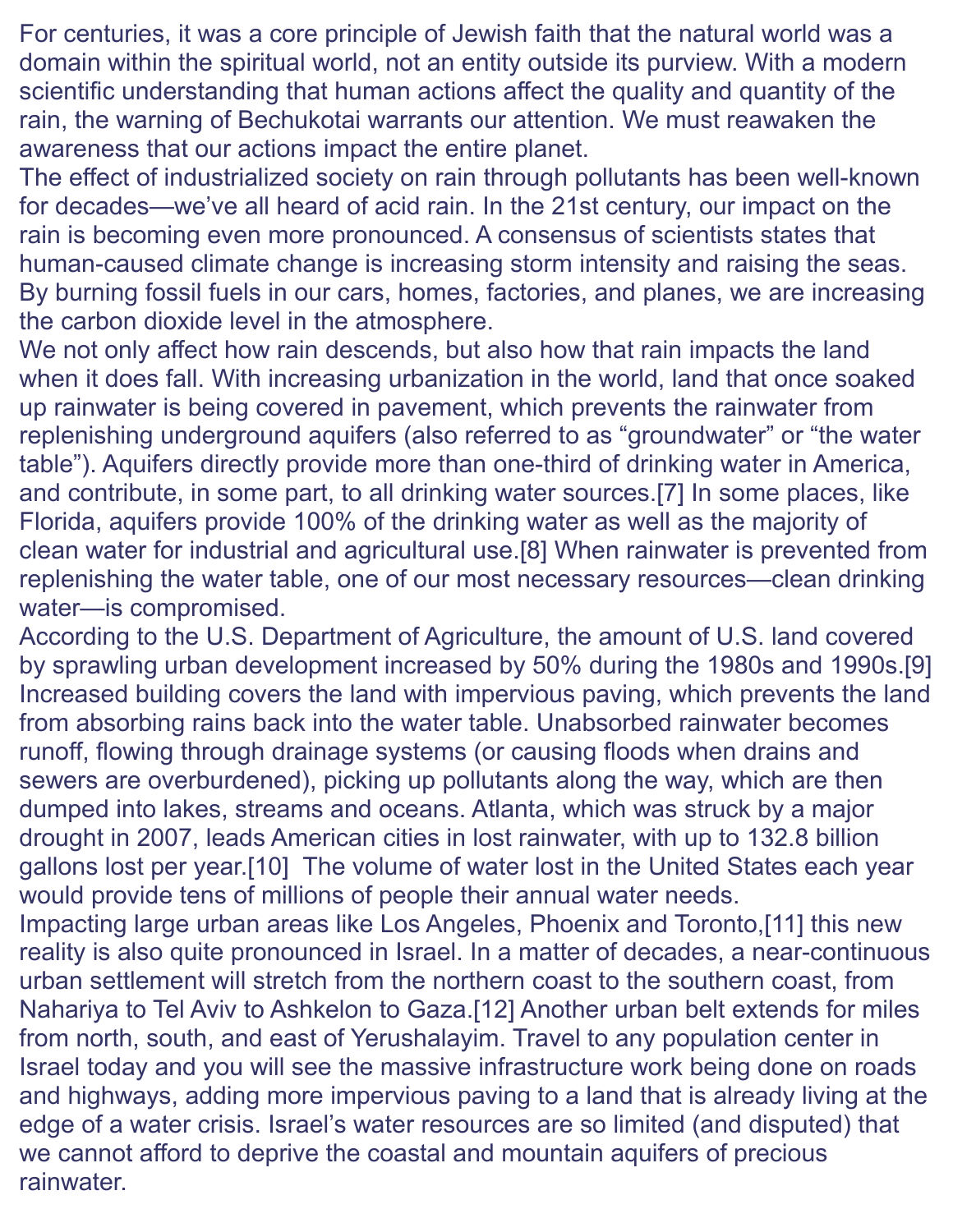Today we have an unbelievably complex understanding of how the earth's systems work, and how we impact them. In viewing the connection between humans and the environment through scientific analysis and statistics, we must be careful not to forget the true lesson of Bechukotai—Hashem has created the world in such a way that when we contradict Hashem's will by living out of balance, our lives are thrown out of balance in response. Rabbi Yehuda HaLevi Ashlag (Ba'al Hasulam), a leading kabbalist of the twentieth century, wrote that Hashem established the laws of nature in the world, and a person or society that transgresses one of these laws will be punished by means of nature.[13] We see from this that we cannot ignore the connection between our actions, both those of the general mitzvot and of caring for Hashem's earth, and the physical conditions which surround us.[14] Scientific explanations of storm patterns, aquifer absorption and rain toxicity should not obscure the influence of the HaKadosh Baruch Hu. Rather, they reveal to us the true greatness of Divine wisdom, and confirm that we really are obligated to live in balance with and be stewards of Hashem's Creation, as the Torah requires. Praying for beneficial rain and then ignoring the problems of climate change and unchecked urban development is like praying for good health and then continuing to eat poorly and avoid exercise. We are acting against our own expressed interests when we excessively burn fossil fuels and contribute to unchecked urban expansion.

Our prayers for beneficial rain are extremely important, and our actions should be consistent with the emphasis of our tefillot. We must live as earnestly as we pray. By doing so, we can give our children the gift of a world that is blessed, as Hashem promises, with rains of abundance, prosperity and peace. *(Jonathan Neril is the project manager of the Jewish Environmental Parsha Initiative. He is a rabbinical student in his fourth year of Jewish learning in Israel. He received an MA and BA at Stanford with a focus on global environmental issues.)*

[1] Translation adapted from Artscroll Siddur [2] Talmud Bavli, Mesechet Ta'anit 8b, Artscroll translation. [3] Vayikra 26:4-6. All translations of verses from the Torah are from Judaica Press, [4] Torath Kohanim 26:28, as cited by Rashi to Vayikra 26:19. Ramban on Vayikra 24:4 discusses how beneficial rain improves human health and increases produce. He calls this blessing of the rains "the greatest of all blessings." [5] Based on the Midrash Hane'elam and the Zohar Chadash 28a. Translation by Artscroll Rashi Chumash [6] I Shmuel 12:17-18 [7] "Paving our way to water shortages: How sprawl aggravates drought." [8] See the report on Florida's aquifers [9] According to the U.S. Department of Agriculture's Natural Resources Inventory. (see footnote 8) [10] Co-operative study [11] See, for example, a series on Toronto's urban sprawl. [12] See "Open Space in Israel," Israel Environment Bulletin, vol. 29, Sept. 2005 [13] From "The Need for Caution in the Laws of Nature, " (in Hebrew) in Matan Torah, publisher Da'at Ohr HaGanuz, year unknown, p. 96-99. In Gematria (a mystical numbering system), the letters of the word 'hateva' (the nature), add up to the same amount (86) as G-d's name that connotes judgment—Elokim. Rabbi Ashlag teaches that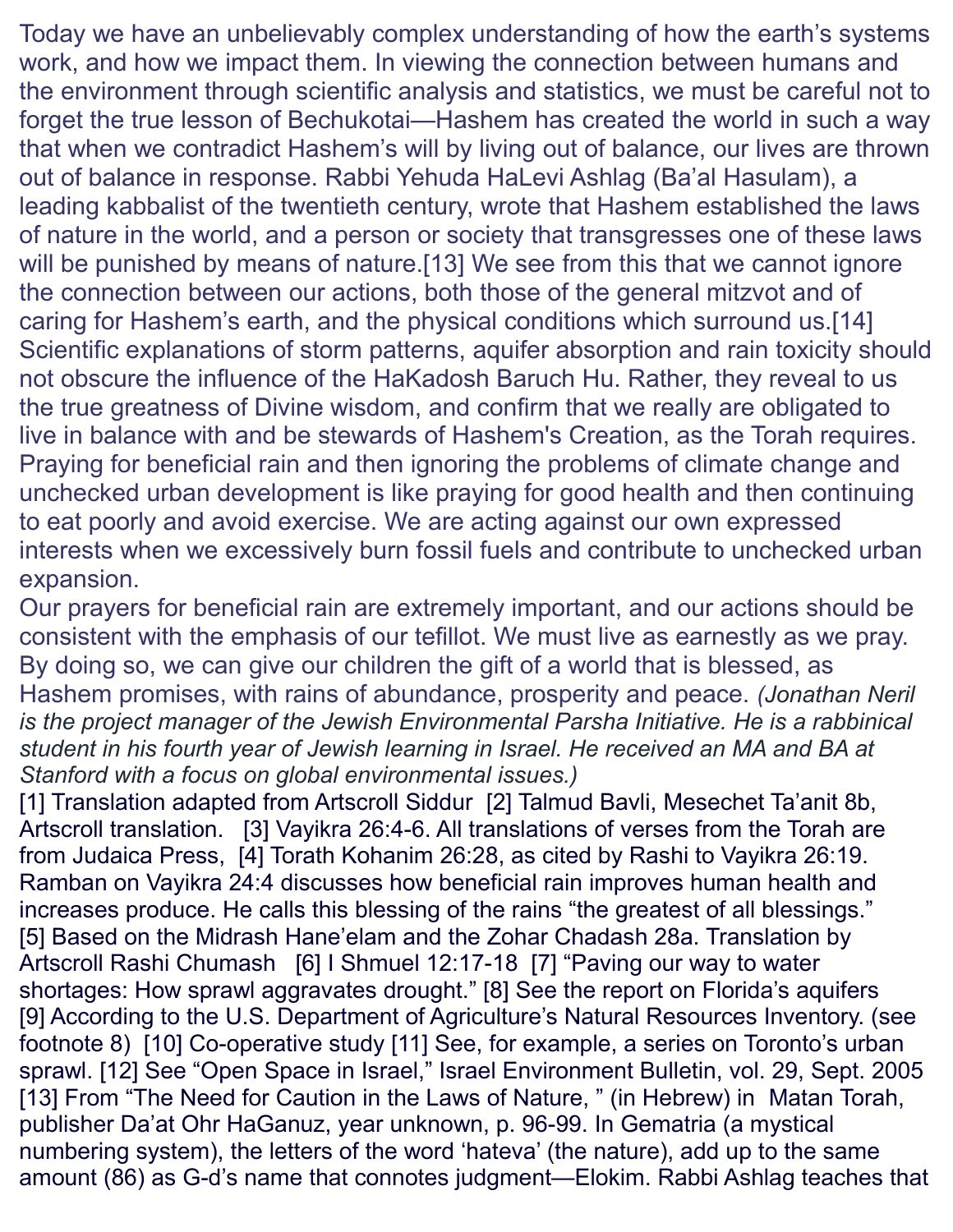this implies that the laws of G-d can be called by the name 'commandments of nature.' He does not write about transgressing the 'laws of nature' in the context of ecological issues, but in the context of an individual isolating themselves from society. The application of Rabbi Ashlag's teachings here to ecology, a discipline that developed after Rabbi Ashlag lived, is by the author of this dvar Torah and not by Rabbi Ashlag himself. I would like to thank Rabbi Adam Perlman for pointing me to this source and teaching the linkage to environmental issues. [14] In this vein, the emphasis of Bechukotai on the linkage between keeping the Torah and beneficial rains is different than Rav Ashlag's understanding of a connection between proper action and 'the laws of nature.' Nevertheless, a similarity does exist in both the Torah portion's and Rav Ashlag's emphasis on the relation between human action and what happens in the natural world around us. [15] The following suggestions are taken from Rabbi Shmuel Simenowitz, "Water Conservation and Halacha: An Unorthodox Approach." Compendium of Sources on Halakha and the Environment. Canfei Nesharim, 2005.

## Anxiety: A Jewish Telegram by Rabbi Noah Arnow <https://www.myjewishlearning.com/article/anxiety-a-jewish-telegram/>

When I was a teenager, I liked horror movies. Maybe because there was nothing in the world I was really scared of. I enjoyed the thrill of fear. But as an adult, and especially as a parent, I don't need horror movies to experience fear. The world today is scary enough. I'd much rather a movie with a happy ending. So, when approaching the horrible curses and punishments that are laid out in two sections of Torah (Leviticus 26 and Deuteronomy 28) I'm inclined to stick to the first ones in each section, which are tamer than the horrors of the later curses that will befall us if we still don't repent after the first punishments. These punishments explicitly employ a theology of reward and punishment — God will reward us collectively if we follow God's commandments and punish us collectively if we do not. If this does not sound exactly to you like the way the world you experience works, that's OK. We do not need to subscribe to this kind of theology to be attentive to the messages the Torah and its interpreters may be teaching from these texts.

"I will appoint beh-hala over you" is the very first punishment the Torah threatens in the Leviticus edition of the curses (Leviticus 26:16). Beh-hala is variously translated as misery, terror, panic or shock. It has the sense of being scared, suddenly, without knowing what to do, suggests Rabbi Avraham ibn Ezra (Spain, 1089-1164). This terror and confusion makes it hard to understand, to listen, to heed, adds Rabbi Moshe Alshich (Turkey, 1507-1593). When we're scared, our fight-or-flight response kicks in. We may freeze or run or lash out, but when we're scared, we're bad listeners. We can rarely even understand what's going on around us and inside us.

Study and meditation can settle our restless minds, observes Rabbi Chayyim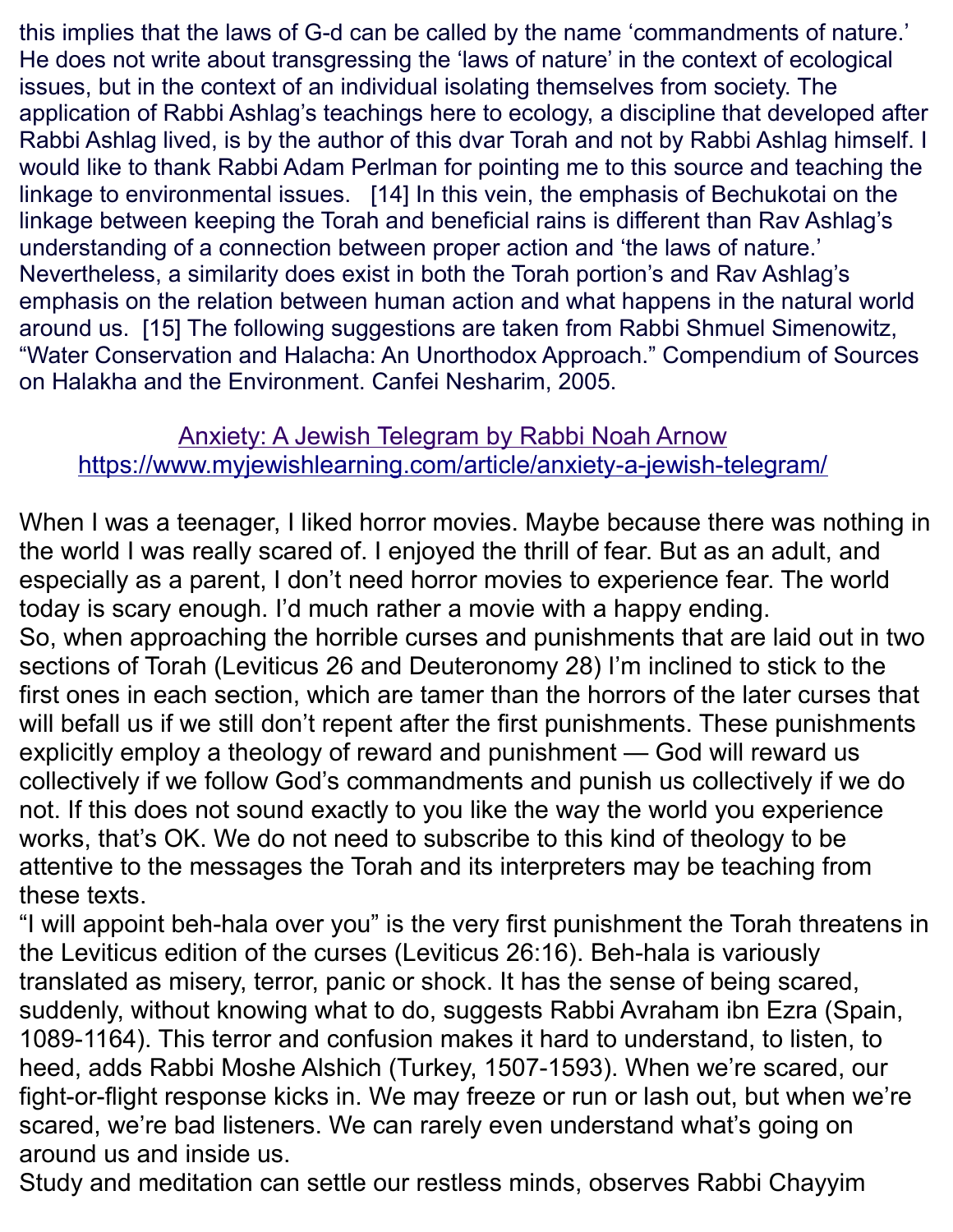Study and meditation can settle our restless minds, observes Rabbi Chayyim ibn Attar (Morocco, 1696-1743) in his Torah commentary, "Or HaChayyim." But this curse is the opposite of that settled state of mind, he points out. This curse of terror corresponds to the blessing 10 verses earlier that says, "You shall lie down untroubled by anyone" (Leviticus 26:6), argues Rabbi Chizkiyah ben Manoach (aka Chizkunee, France, 13th century). Because of this terror, we won't be able to get a good sleep.

Alternatively, this curse may correspond to the upright, erect way God made us walk when we left Egypt (Leviticus 26:13) — a way of walking that embodies security, suggests Rabbi Samson Raphael Hirsch (Germany, 1808-1888). This curse is about feeling helpless, dominated, and lacking self-confidence, Hirsch explains.

Notice what each of these rabbinic interpretations has in common — nothing has actually happened to us — we only have these feelings of terror, anxiety and confusion. But as anyone who experiences anxiety regularly knows, regardless of the basis in reality for the anxiety, the feeling is all too real and paralyzing. But we probably would rather have the feeling only, without actually having anything of which to be scared. That's why this is but the first of the curses, the classic joke about the Jewish telegram: "Start worrying. Details to follow."

Picture a line, a continuum, with the blessings on one side and the curses on another side. This curse is the first on the bad side, and yet, we may not have the perspective to realize we've crossed over, that we're not still receiving blessings. In fact, the panic and confusion of this curse is often misinterpreted and misunderstood as a blessing, writes Rabbi Zalman Sorotzkin (Eastern Europe/Israel, 1881-1966) in his Torah commentary Oznaim LaTorah. The impatience we have with everything — for him, in his day, with wagons and increasingly with trains, and eventually, he predicts, rather presciently, with air travel, is a symptom of this curse. All the things that allow us to do things faster while decreasing and depleting our attention span and patience are not a product of human ingenuity, but rather, a manifestation of this curse.

And don't worry—Rabbi Sorotzkin diagnoses a cause for this curse. It's because of impatience and perfunctoriness in worship of and service to God and God's commandments. Put slightly differently, if we lose our patience in paying attention to the things that really matter, we'll become increasingly distracted and unable to pay attention to anything. We'll flit from task to task, window to window, screen to screen. It sounds a lot like my experience of trying to write this d'var Torah! Our confusion, our anxiety, our impatience and inability to focus may be a warning, the canary in the coal mine, the very first indication that something is not quite right. The drift and momentum will continue to push us further down this path, onward toward the next curse. Maybe though, with some effort, some focus and attention, and crucially, some slowing down, individually and collectively, we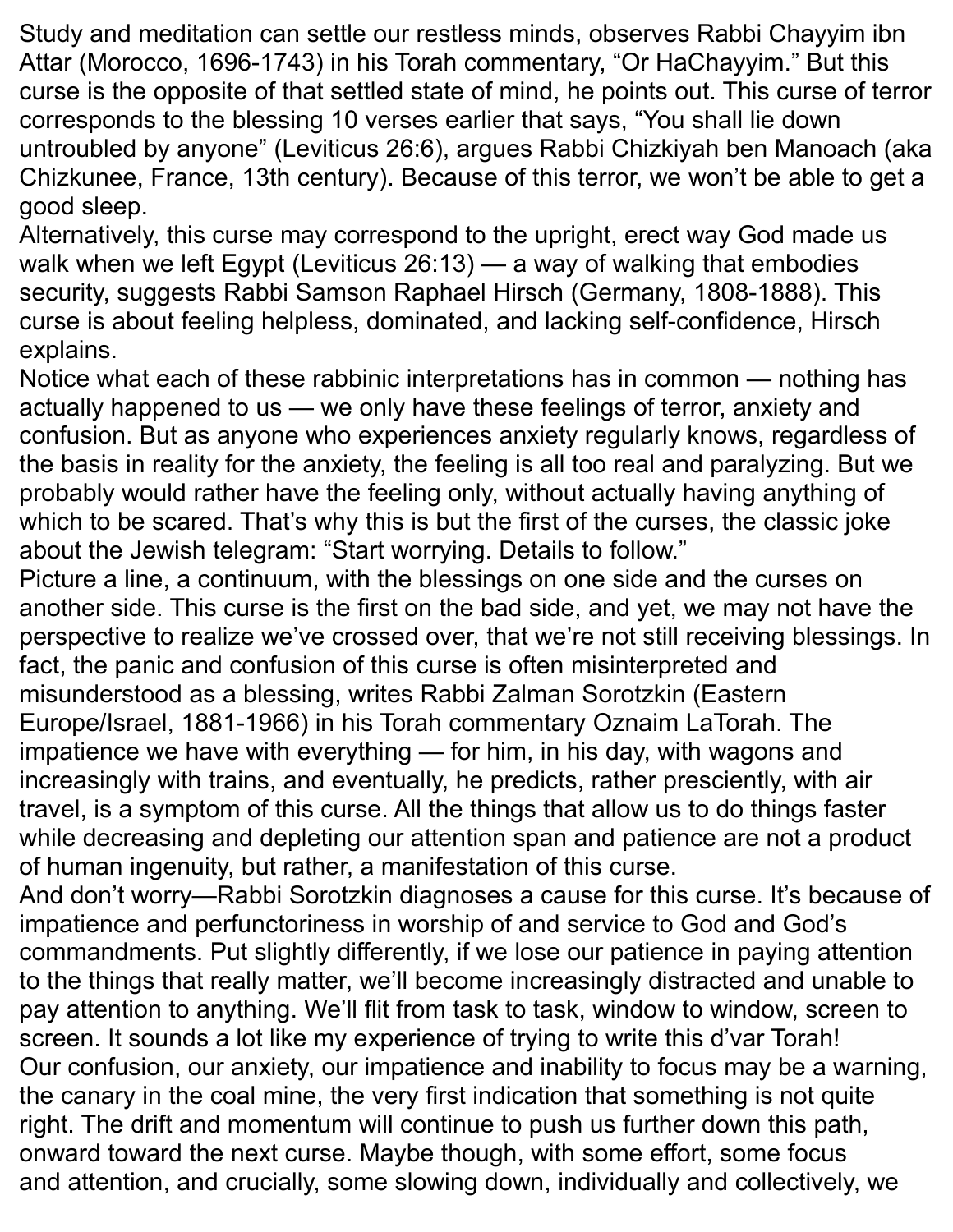can start moving in the other direction, toward blessings. *(Rabbi Noah Arnow serves Kol Rinah, a Conservative congregation in St. Louis, Missouri, and previously served Congregation Beth El in Voorhees, New Jersey. )*

# Science Vs. Sabbath by Jeffrey Dekro

<https://www.myjewishlearning.com/article/science-vs-sabbath/> *The environmental destruction intended as a punishment for failing to observe the sabbatical year raises contemporary questions of how to prevent environmental devastation.*

Bechukotai concludes the Book of Leviticus and details the blessings or curses that will befall the people as a consequence of following (or not following) "the commandments that the Lord gave Moses . . . on Mount Sinai." A particularly strong link is established between the sabbatical year — the rest from economic activity — and the fate of the people.

A disobedient people, Bechukotai warns, will be scattered among its enemies and "then shall the land rest and make up for its sabbath years." The Torah portion's portrait of devastation could serve as a modern environmentalist's worst nightmare. The skies will become "like iron, and your earth like copper, so that your strength shall be spent to no purpose. Your land shall not yield its produce, nor shall the trees of the land yield their fruit." Armed enemies, pestilence, cannibalism — Bechukotai has all the ingredients of post-apocalypse sci-fi in which the social and natural order utterly break down.

From the biblical perspective, all of this is the outcome of unrestrained greed — of humanity's yetzer hara, the evil or lustful urge, slipped loose from the yoke of the covenant. The power of this urge is held in high respect by Rabbinic Judaism as the motivating force underlying all economic development: "[W]ere it not for the yetzer hara," says one midrash, "a person would not build a house, marry, create children, or engage in commerce."

But for civilization to endure and justice to reign, the yetzer hara must be restrained, based on the fundamental understanding that the earth belongs to God. We are living as tenants with a lease, the terms of which include the weekly Sabbath and the sabbatical year, as well as the Levitical laws about not harvesting to the corners of the field, about sacrifices and tithes, about caring for the widow and the orphan, etc. Without these restraints, the yetzer hara engulfs the world.

Do we need a latter-day version of the sabbatical year to fend off environmental devastation? Rabbi Arthur Waskow argues as much in the book we edited, Jews, Money & Social Responsibility, when he suggests that "every seven years, we should give one year off to all of the people who specialize in research and development…Now, when the earth itself is endangered…when better to reconnect the liberation of humankind with the resting-time of the earth?"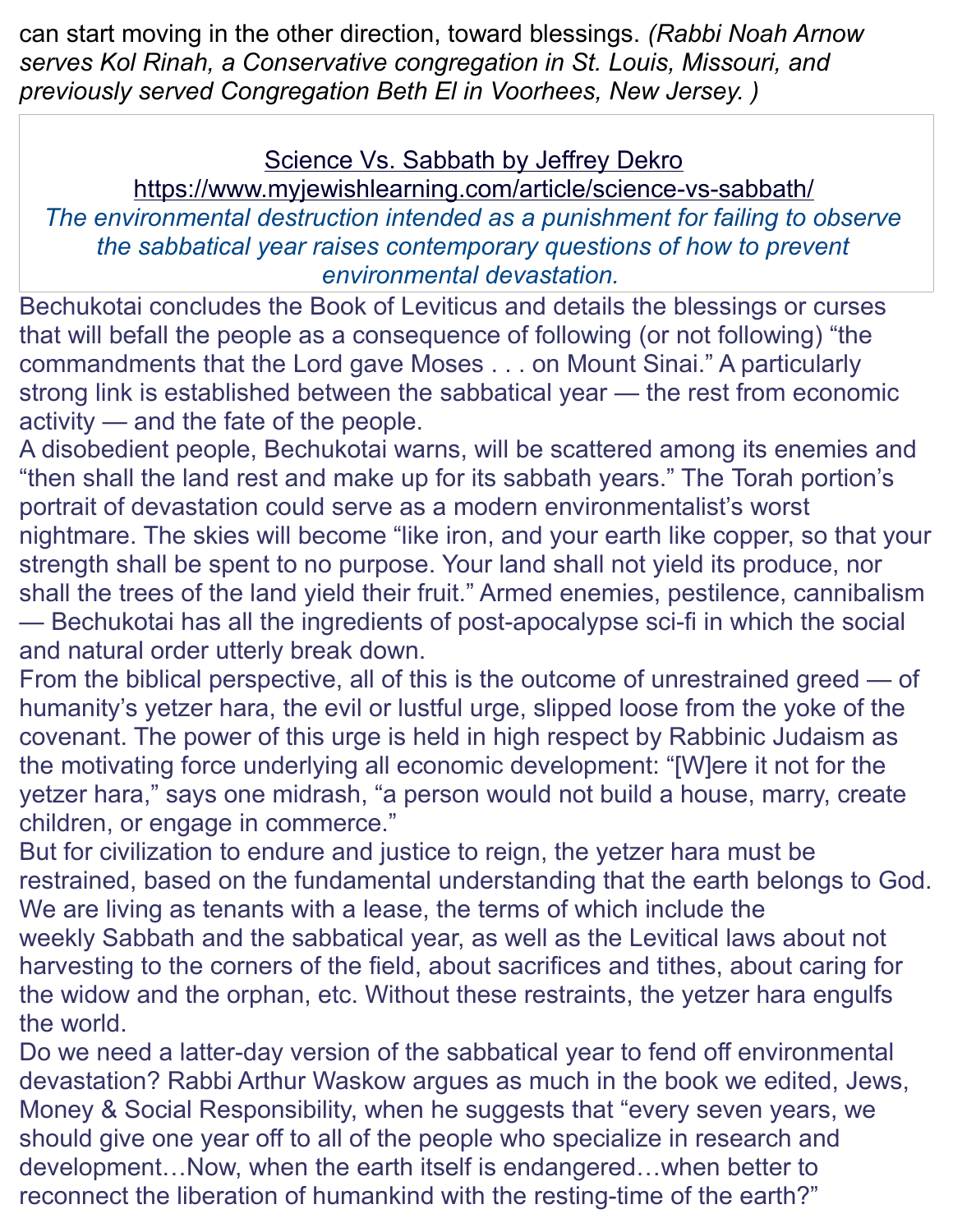Waskow expands on this in his two-volume collection, Torah of the Earth: "Today, when ecologists say, 'If you insist on pouring carbon dioxide into the atmosphere and never letting the atmosphere rest from that overdose, there is going to be global warming and your civilization is going to be knocked awry if not shattered,' they are simply saying what Leviticus 26 said."

Faith-based environmentalism, however, raises thorny issues of its own– particularly when it leads to a "deep ecology" sensibility that regards material progress itself as the enemy.

Norman Levitt notes this in his 1999 book, Prometheus Bedeviled: Science and the Contradictions of Contemporary Culture:

"[E]nvironmentalism," he writes, often "harbors a strong edenic strain, the desire for the whole of humanity to revert to a purportedly 'natural' lifestyle…the practical implications of this propensity are serious and unsettling. Consider…the changes necessary to meet the global-warming threat. It is unlikely that these will be accomplished if we insist at the same time that human values worldwide have to be made over in the image of the ecological ideal."

Our challenge may be less to grant a "rest and recreation" sabbatical year for scientists than to adopt measures that would increase their independence from corporate power structures. Only by granting scientists this autonomy, Levitt argues, will society start to measure environmental impact realistically–motivated not by the possibility of profit, nor by the biases of politics or religion, but by the objective, expert opinions of scientist-citizens. In the U.S., some sort of extraconstitutional authority, similar to the Federal Reserve, might serve.

Levitt's proposal will no doubt push many alarm buttons, as we of the post-bomb generations too easily conflate science with corporate malfeasance and hold a Frankensteinian, rather than a Promethean, view of scientific progress. Yet our environmental future certainly depends as much upon the ongoing ability of scientists to increase the carrying capacity of our planet as it depends upon the ability of our religious leaders to awaken the Sabbath-consciousness of humanity. Perhaps a meaningful dialogue between the "Waskowites" and the "Levittites" would lead to renewal of Bechukotai's blessings.(*Reprinted with permission from SocialAction.com.)Jeffrey Dekro is the senior vice president at the Jewish Funds for Justice.*

Faith in Difficult Times by Rabbi Andrea Steinberger

<https://www.myjewishlearning.com/article/faith-in-difficult-times/>

Our Torah portion this week, Bechukotai, is the last portion of Leviticus. Bechukotai ends with the *tokhahah*, a warning, promising defeat, massacre, and the pain of exile if one disobeys God.

Jeremiah, a prophet who wrote during the closing days of the Kingdom of Judah struggled to find meaning during the time of the destruction of the Temple. We hear his words in our Haftarah portion (reading from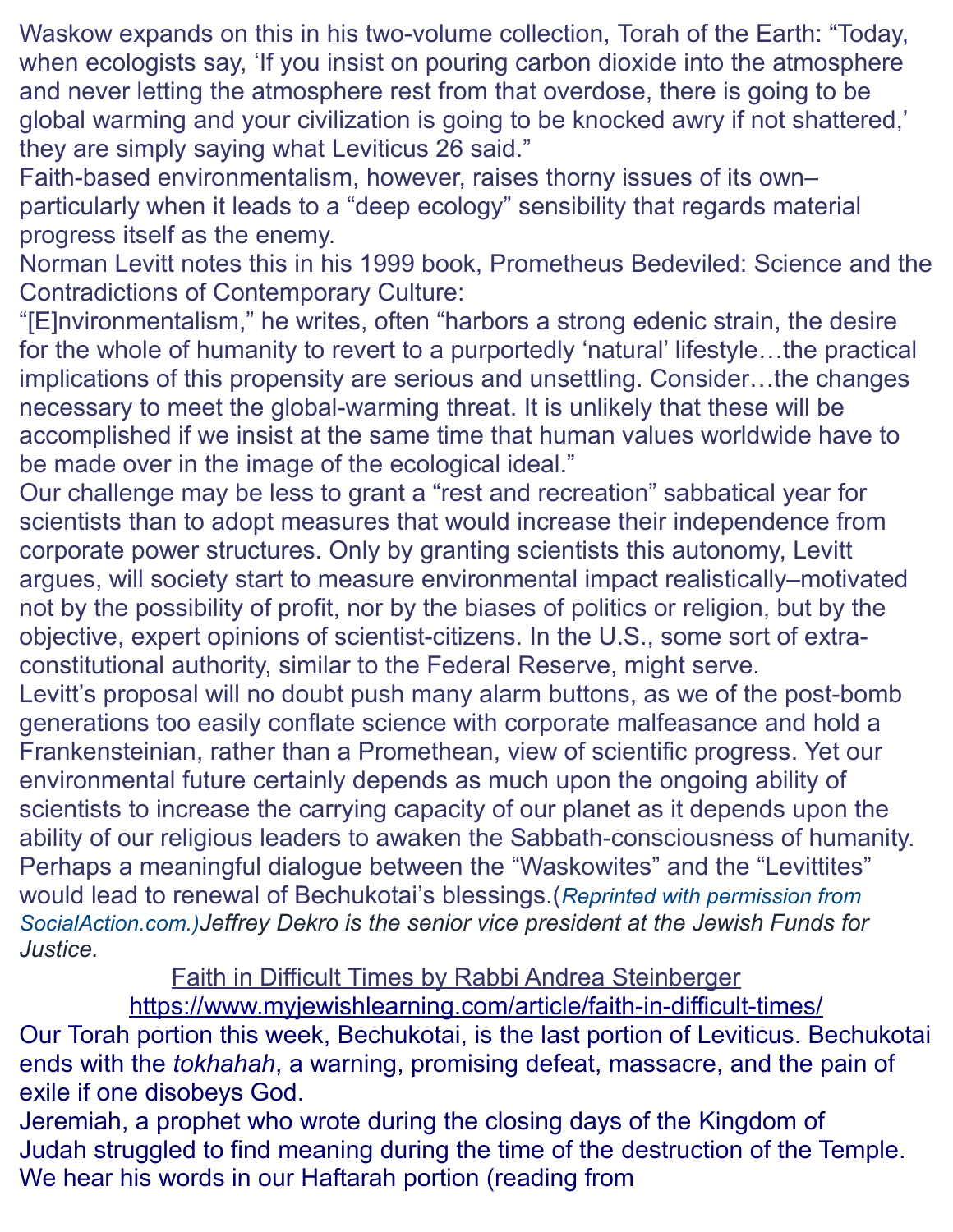the Prophets or Writings that follows the Torah reading) this week. In his bitternesshe cried: The guilt of Judah will be inscribed with a stylus of iron… (Jeremiah 17:1).

Despite all that he saw, Jeremiah expressed deep faith that God is the living water that sustains us all. He wrote, "He shall be like a tree planted by waters, sending forth its roots by a stream: It does not sense the coming of heat, its leaves are ever fresh; it has no care in a year of drought, it does not cease to yield fruit" (Jeremiah 17:8).

The following text, expanded, became one of the 19 blessings in our Amidah (silent benediction, a central prayer). Jeremiah saw much of life. Still, the Haftarah ends with a hopeful note, "Heal me, O Lord, and let me be healed; save me, and let me be saved; for You are my glory" (Jeremiah 17:14).

# *A Word*

This is indeed a sobering text. Jeremiah understood Jewish suffering as something that was deserved. A rebellious people are finally punished by a God whose patience has finally run out.

Thousands of years after Jeremiah, we human beings still experience these evils: defeat, pain, suffering. We experience the devastation of illness, the pain of a breakup of a family. Today, though, most of us do not see these tragedies as punishment for our sins.

Conversely, many people wonder at these moments of pain and disappointment if God is indeed there at all. The question of today is different. We ask ourselves, "How does one continue to believe, to let God in, when such devastation surrounds us at times?" Pain can harden one's heart. It can make a person cynical, mistrustful of others.

These days are the in-between days — days of reflection and sadness between Passover and Shavuot. Why? Because during these days we commemorate the wandering in the wilderness. The time between our freedom from Pharaoh and our receiving the gift of Torah at Mount Sinai.

During that time we were lawless. We had no Torah. We had too much freedom. Instead of it being a wonderful party, it was awful. We complained bitterly. The law, as the midrash teaches, brought true freedom to the world, a freedom that we could sustain.

For those of us in the northern hemisphere, this season also means that the summer warmth is coming. Some of us feel relief, now that the academic year is ending, granting us a liberation from the constraints of imposed order. Now, as summer approaches, we experience the freedom without laws. We feel rootless. Maintaining faith in difficult times is a struggle for each of us. And yet, Jeremiah's beautiful, poetic words strike a chord for us, who want so desperately to feel God's presence beside us as we struggle. Jeremiah offers these words of consolation and hope, describing that a person who has faith in God can survive even the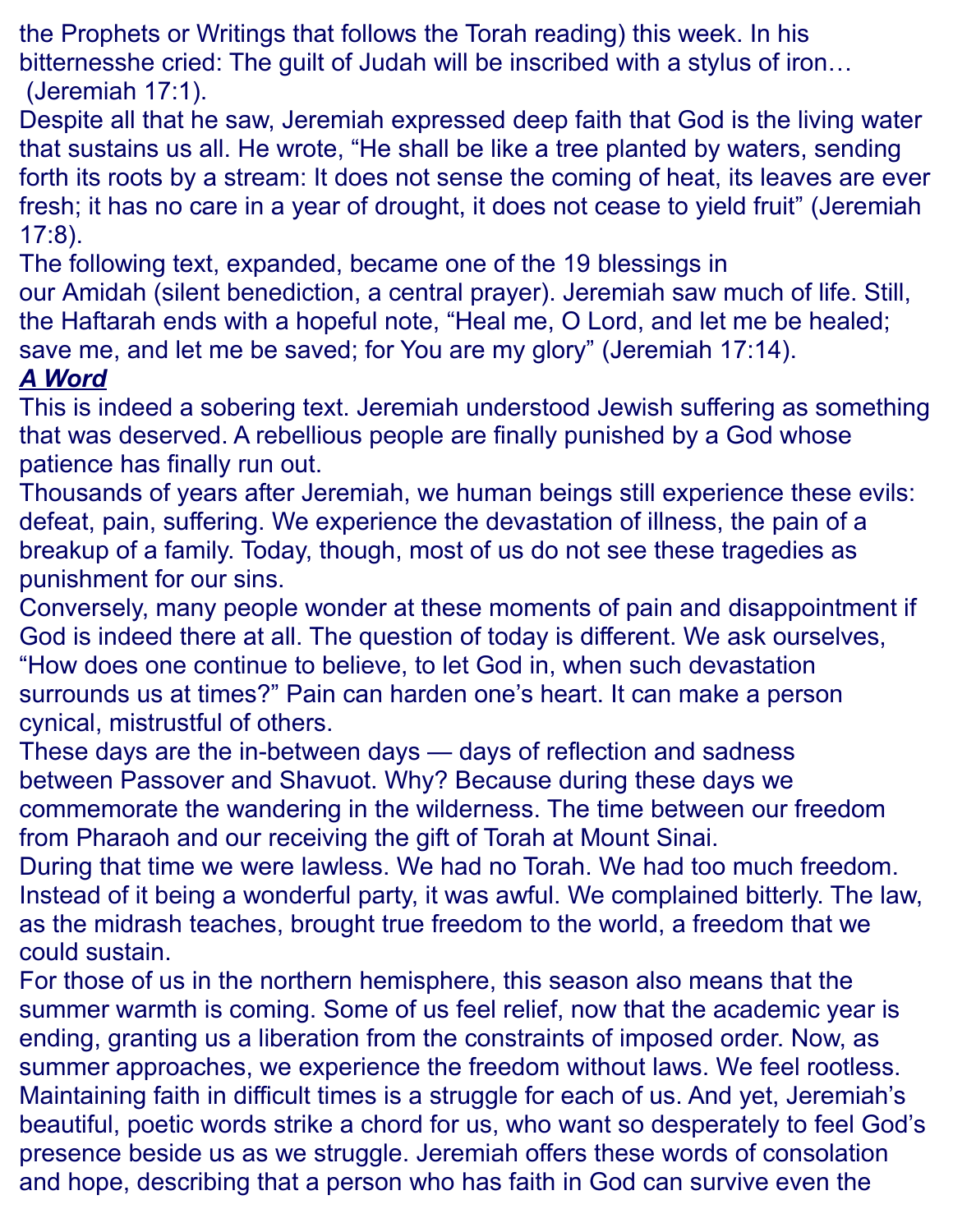#### toughest times.

Lag B'Omer, a holiday day that is a reprieve in our 50 days of mourning between Passover and Shavuot, also occurs during this time. In the spirit of Lag B'Omer, let us feel the reprieve of the water around us, soothing our roots, caring for our leaves. And may we soon yield fruit again. As Jeremiah says, "Heal me, O Lord, and let me be healed. Save me, and let me be saved. For you are my glory." Parshat Bechukotai ends the book of Leviticus. When the Torah reading is completed, it is customary for the congregation to chant, *"Chazak, chazak, v'nithazek."* Be Strong. Be Strong. And let us be strengthened by one another. So may it be. *(Rabbi Andrea Steinberger serves as a rabbi at the Hillel Foundation at the University of Wisconsin. Rabbi Steinberger received her ordination from the Hebrew Union College-Jewish Institute of Religion in Cincinnati, Ohio in 1997 and her BA from Northwestern University in Evanston, Illinois.) \*\*\*\*\*\*\*\*\*\*\*\*\*\*\*\*\*\*\*\*\*\*\*\*\*\*\*\*\*\*\*\**

## **Yahrtzeits**

Marty Fine remembers his mother Edith Joan Fine on Tues. May 31 (Sivan 1). Elaine Berkenwald remembers Stan's mother Elaine Klughaupt on Wed. June 1 (Sivan 2).

Mike Schatzberg remembers his mother Marion Schatzberg on Fri. June 3 (Sivan 4). **COMING UP AT KOL RINA**

### **\*\*Attention Kol Rina Members\*\* Save the date for our Annual Meeting!**

Our Annual Meeting will take place on **Wednesday, June 22, beginning at 7:30 pm, via Zoom.** More details will follow. We will need a quorum of VOTING MEMBERS (full members) in order to vote on officers and board members, adopt a budget and conduct other business. Please save the date and plan on attending!

### **Shabbat morning services, live and in person**

Kol Rina will have in-person Shabbat morning services this coming Shabbat, May 28, 2022, beginning at 9:45. Please note that masks and full vaccination are required. We hope to see you there!

#### **Brunch and Learn: Prof. David Fishman on the History of the Jews of Ukraine, June 26, 10:00 am via Zoom**

On the morning of June 26 (the same day as our 10th anniversary celebration), the Susan Marx Fund for Adult Education at Kol Rina, in cooperation with Congregation B'nai Shalom of West Orange, will present Professor David Fishman, who will speak on the conflict in Ukraine from the perspective of the history of the Jews of Ukraine. SAVE THE DATE for this fascinating and timely program, which is free and open to the entire community. Further details to follow.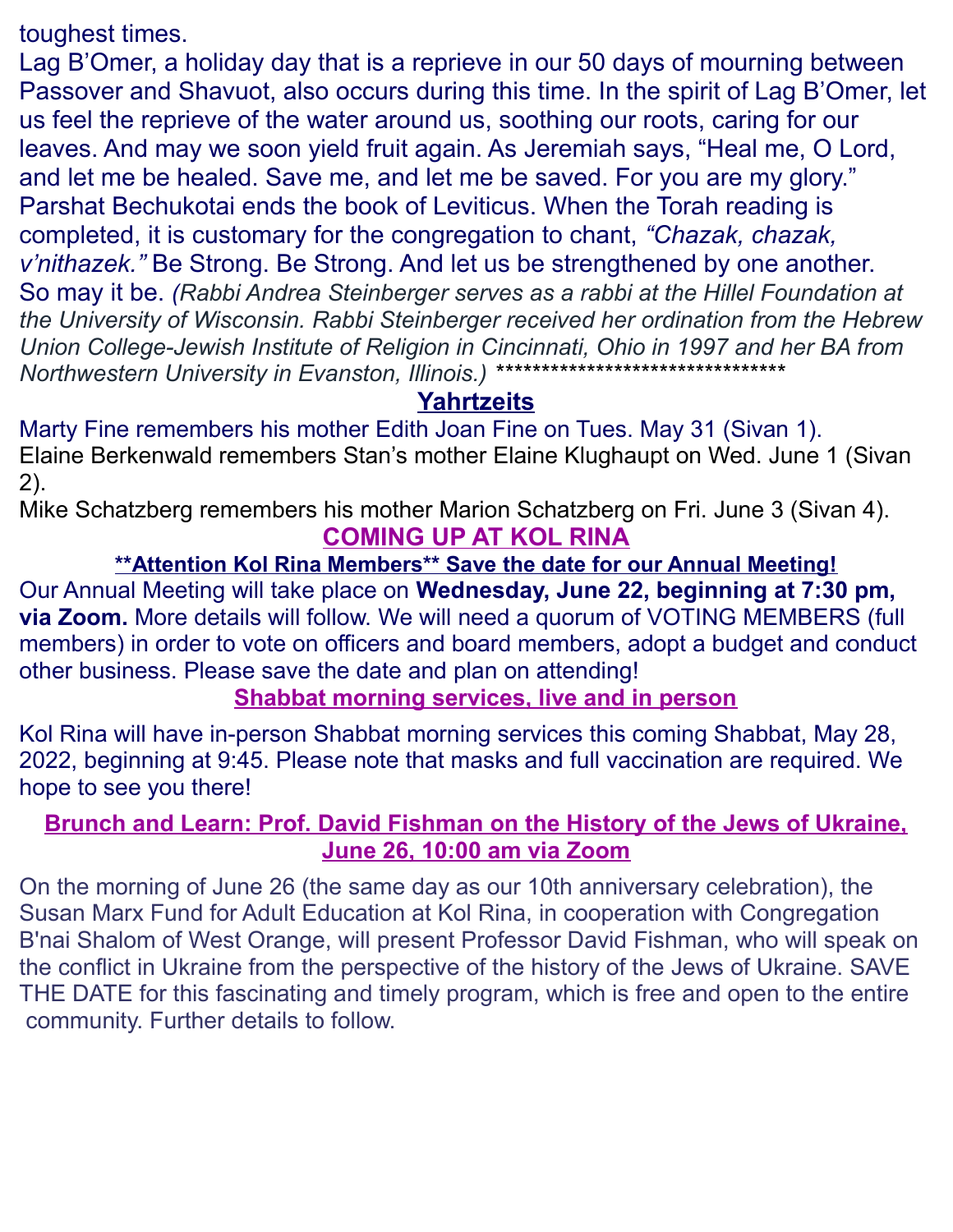